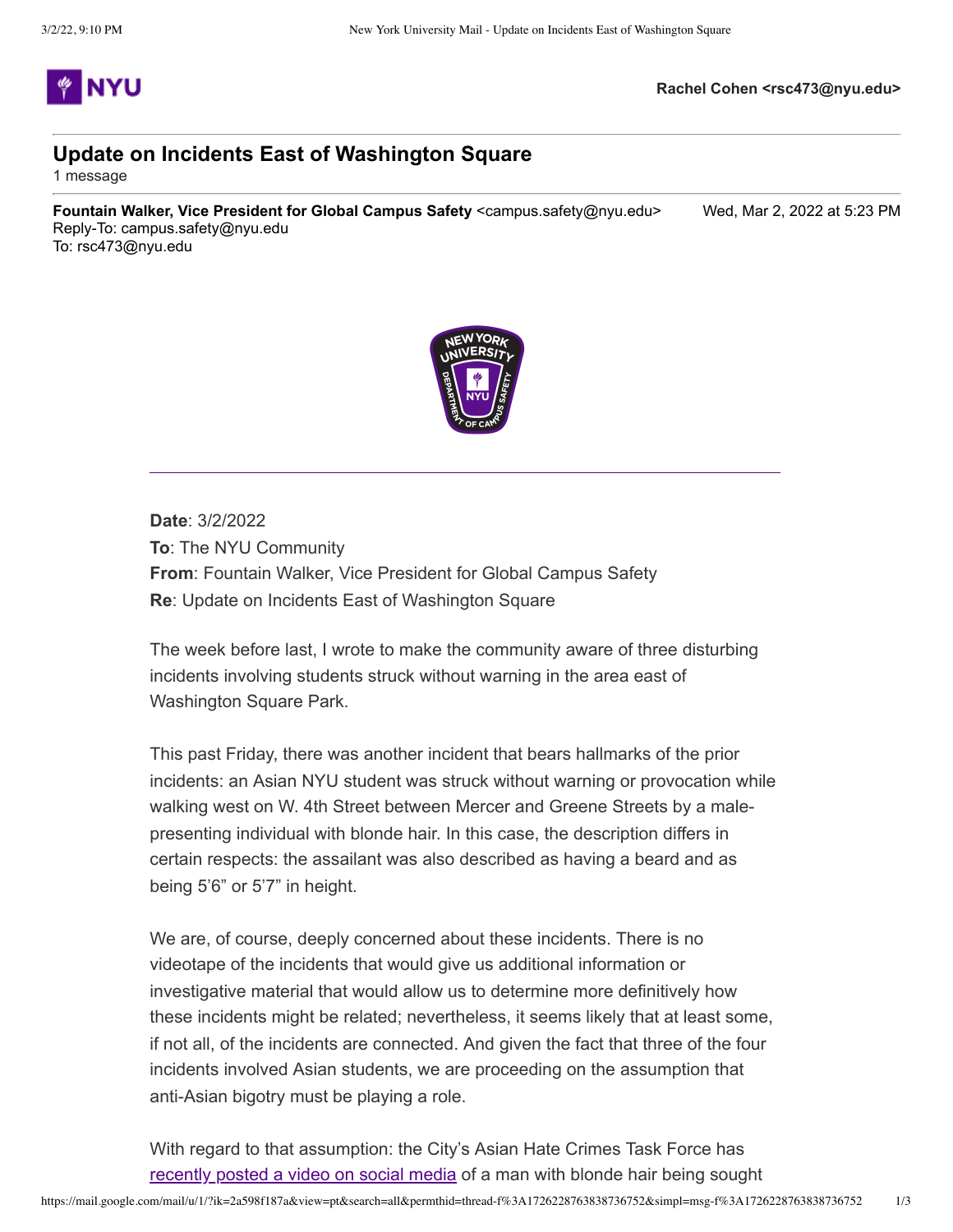in connection with incidents of punching Asian women in southern Manhattan.

Campus Safety is taking a number of steps:

- 1. In addition to our prior outreach to the NYPD to make them aware of the attacks, we have also reached out to the Asian Hate Crimes Task Force to share the information we have, as well as to learn more of what the individual they are seeking is suspected of having done.
- 2. We will be adding more video cameras east of Washington Square Park and we are working with the Facilities and Construction Management unit to enhance lighting where we have scaffolding.
- 3. We are increasing Campus Safety foot patrols in the areas east of Washington Square Park where the incident occurred, with a focus on the evening period.
- 4. We have put Campus Safety officers on heightened alert 1) so that any possibly related additional incidents are quickly flagged for higher level attention, and 2) so that CSOs are vigilant about individuals who might fit the description.
- 5. We have begun reviewing our policies about campus notification to make sure we are getting timely information out.
- 6. We have reinforced with Campus Safety Officers the importance of treating reports of students being struck — or any other matter — with the utmost seriousness, promptness, respect, and concern.

We urge anyone who saw any of these incidents or who may have any information that may bear on these incidents to come forward to [Campus Safety](https://t.e2ma.net/click/r8cfpj/7o8mqjm/ffq4u3b) (212.998.2222), and we urge anyone who may recognize or have information [about the individual in the video posted on social media to promptly contact](https://t.e2ma.net/click/r8cfpj/7o8mqjm/b0r4u3b) Crimestoppers. Crimes and emergencies should be reported to 911.

We view these occurrences with the utmost seriousness and will continue and heighten our vigilance. We want these incidents to end immediately. We are conscious of the unease that Asian members of the NYU community may be feeling right now; we stand united in full support of them, and want them to know they have our support and that we are determined to make them feel secure on our campus.